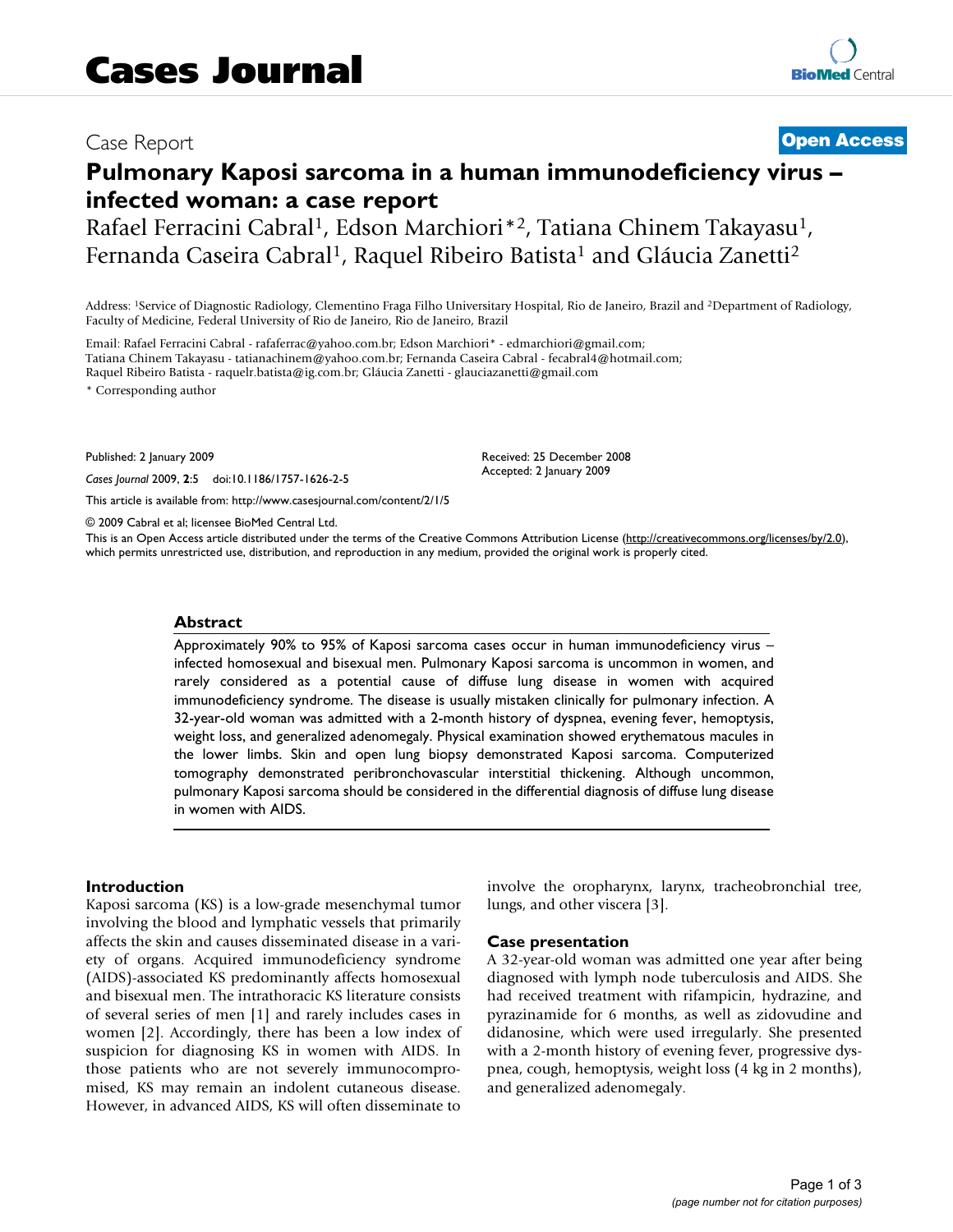At admission, her weight was 53 kg and and her height was 1.70 m. Physical examination showed the patient to be ill-looking, emaciated, pale, acyanotic and afebrile. Her blood pressure was 90/60 mm Hg, her pulse rate was 110 beats per minute, and her respiratory rate was 36 breaths per minute. Cervical, submandibular, and axillary lymphadenopathy were noted. There was crackles in the middle third of the lungs bilaterally. Multiple erythematous macules were observed on the lower limbs.

Laboratory tests showed the following: erythrocytes 2,900/mm3, hemoglobin 8.5 g/dL, hematocrit 29.1%, leukocytes 5,570/mm3 (band neutrophils 5%, segmented neutrophils 64%, eosinophils 3%, lymphocytes 10%), platelets 138,000/mm3. On 3 L/min supplemental oxygen performed by nasopharyngeal catheter, the patient's blood pH was 7.40, her arterial oxygen tension  $(PaO<sub>2</sub>)$ was 52.3 mm Hg, arterial carbon dioxide tension (PaCO<sub>2</sub>) 33.8 mm Hg, and peripheral oxygen saturation  $(SaO<sub>2</sub>)$ 89.3%. Additional laboratory tests revealed blood urea nitrogen at 18 mg/dL, creatinine at 0.5 mg/dL, CD4 at 252 cells/mm3 (18%), and CD8 at 812 cells/mm3 (58%). Ziehl Neelsen's stain for acid-fast bacilli of the sputum was negative.

The chest radiograph revealed mild interstitial infiltration predominantly in perihilar regions. High-resolution computed tomography (CT) showed peribronchovascular interstitial thickening, with small parenchymatous nodules and discrete thickening of interlobular septa. There was also a small right pleural effusion (Figures 1, 2 and 3). Skin biopsy of a lesion on the left leg showed KS. Open lung biopsy was performed and showed a bronchial





**HRCT scan obtained with lung window shows diffuse peribronchovascular thickening and small nodules bilaterally**. There are also nodules in the fissures and interlobular septal thickening.

involvement by KS. Staining for fungi and mycobacteria were negative.

When results of the biopsy were received, the patient was started on chemotherapy with vincristine 2 mg, doxorubicin 30 mg, and bleomycin 15 mg once daily. The patient responded well to treatment, with improvement in her systemic symptoms and regression of the pulmonary



#### Figure 1

**HRCT scan obtained with lung window shows diffuse peribronchovascular thickening and small nodules bilaterally**. There are also nodules in the fissures and interlobular septal thickening.



Figure 3 **HRCT scan obtained with lung window shows diffuse peribronchovascular thickening and small nodules bilaterally**. There are also nodules in the fissures and interlobular septal thickening.